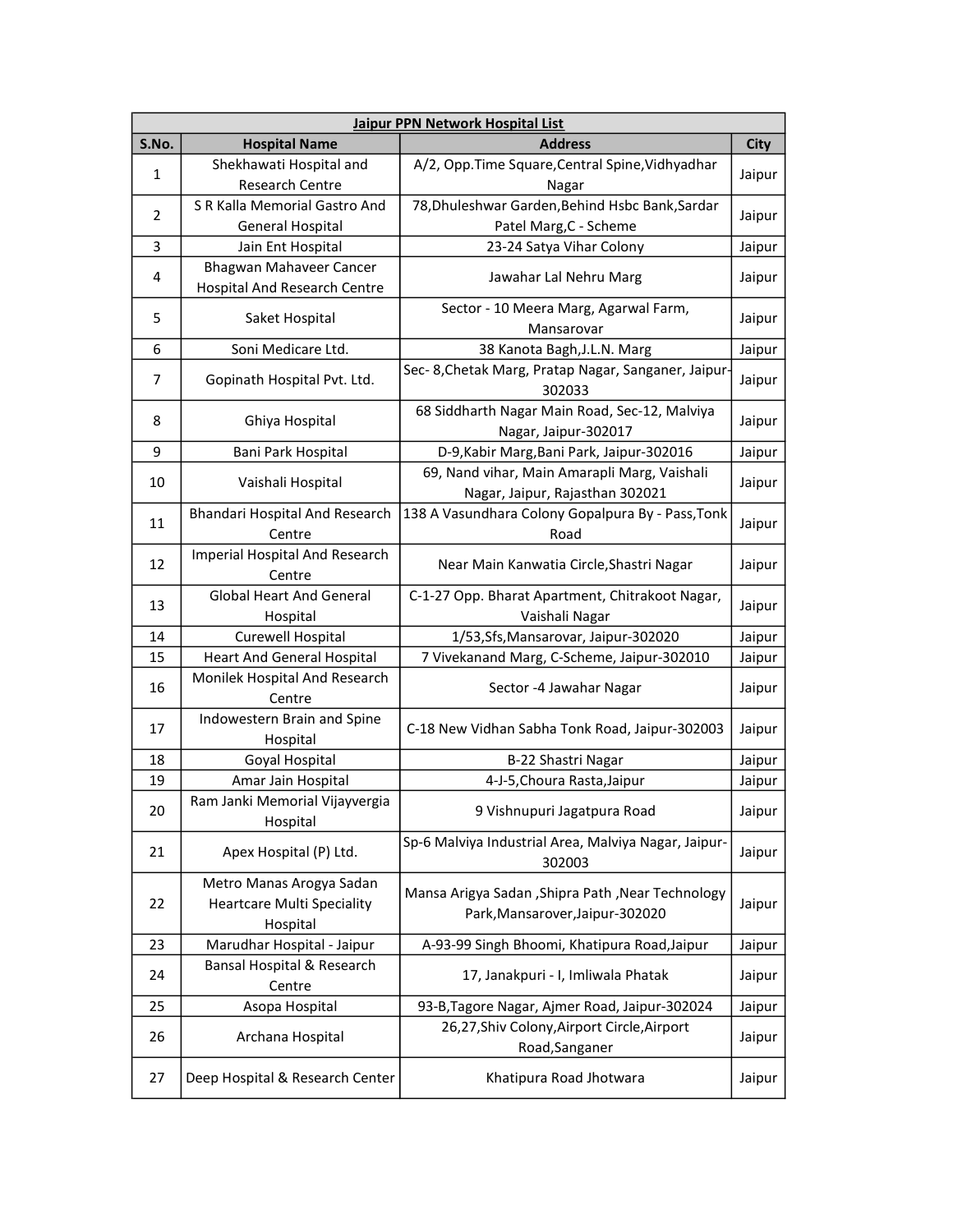| 28 | Rawal Hospital - Jaipur                                                     | Ajmer Road, Bhankrota, Jaipur-302026                                                                               | Jaipur |
|----|-----------------------------------------------------------------------------|--------------------------------------------------------------------------------------------------------------------|--------|
| 29 | Sita Devi Hospital                                                          | 74 Shri Ram Colony Behind Chambal Grid, Hawa<br>Sadak                                                              | Jaipur |
| 30 | Malpani Multispeciality Hospital                                            | S.P - 6, Road No.-1, Vkia Area, Sikar Road, Jaipur                                                                 | Jaipur |
| 31 | C B L Memorial Holy Family<br>Hospital                                      | 43, Ashok Vihar, Ambabari Bridge, Jhotwara Road,<br>Behind Petrol Pump, Jaipur                                     | Jaipur |
| 32 | Maya Devi Hospital                                                          | C-386, Sudama Kutee Road, Mahesh Nagar, Jaipur-<br>302015                                                          | Jaipur |
| 33 | Mahatma Gandhi Hospital                                                     | Sitapura, Tonk Road, Jaipur                                                                                        | Jaipur |
| 34 | Mewar Hospital Pvt Ltd                                                      | S-9, Shyam Nagar, Ajmer Road, Jaipur-302019                                                                        | Jaipur |
| 35 | Jyoti Nursing Home Pvt Ltd                                                  | Opp. Sbi Bank, Road No.4, Vkia, Jaipur                                                                             | Jaipur |
| 36 | Jaipur National University                                                  | Near New Rto Office, Jagatpura, Jaipur-302017<br>Rajasthan                                                         | Jaipur |
| 37 | Sparsh Hospital                                                             | Sanganer, Jaipur-302030                                                                                            | Jaipur |
| 38 | Rungta Hospital                                                             | Malviya Nagar, Jaipur-302017                                                                                       | Jaipur |
| 39 | Metropolitan Hospital                                                       | 203, Officers Campus, Sirsi Road, Jaipur-302006                                                                    | Jaipur |
| 40 | Sardarmal Khandaka Memorial<br>Hospital                                     | Hatoj, Kalwar Road, Jaipur-302012                                                                                  | Jaipur |
| 41 | Purvi Nursing Home And<br>Diagnostic Centre                                 | 48/110-111, Rajat Path, Mansarovar, Jaipur-302020                                                                  | Jaipur |
| 42 | Dr Roy Chowdhary Institute Of<br><b>Urology And Laparoscopic</b><br>Surgery | A-4B, Tilak Marg, C-Scheme, Jaipur- 302005                                                                         | Jaipur |
| 43 | <b>Tagore Hospital</b>                                                      | Tagore Lane, Sec - 7, Shipra Path, Madhayam Marg,<br>Mansarovar, Jaipur                                            | Jaipur |
| 44 | Krishna clinic & Nursing Home                                               | b11, major shaitan singh colony shastri nagar jaipur                                                               | Jaipur |
| 45 | Pingolia ENT Centre                                                         | d43 mahesh nagar 80 feet road jaipur                                                                               | Jaipur |
| 46 | Chirayu Hospital                                                            | hantoj, kalwar road jaipur                                                                                         | Jaipur |
| 47 | C K S Hospital                                                              | vkia road no .6, jaipur                                                                                            | Jaipur |
| 48 | Shalby Multispeciality Hospital                                             | sec 3 near gandhi path underpass, 200ft bypass<br>chitrakoot vaishali nagar jaipur                                 | Jaipur |
| 49 | HCG Hospital A Unit Of<br><b>Healthcare Global Enterprises</b>              | sec 5 shipra path mansarover jaipur                                                                                | Jaipur |
| 50 | Dr Mahendra Orthopedic<br>Hospital                                          | c9/3 chitrakoot marg near akshar dham mandir<br>choraha chitrakoot jaipur                                          | Jaipur |
| 51 | Manu Hospital                                                               | A-1 shyam nagar sodala jaipur                                                                                      | Jaipur |
| 52 | Monika Maternity andGeneral<br>Hospital                                     | 20 sindhi colony , kalwar road jhothwara jaipur                                                                    | Jaipur |
| 53 | Regen Hospital                                                              | sanga setu road, sanganer jaipur                                                                                   | Jaipur |
| 54 | Krishna Heart and General<br>Hospital                                       | 138, prem niwas pandit t.n mishra road, nirman<br>nagar, near ganga jamna petrol pump, gopal pura<br>bypass,jaipur | Jaipur |
| 55 | Diwakar Orthopaedics and<br><b>General Hospital</b>                         | plot no.144-145, indra colony banipark jhothwara<br>road jaipur                                                    | Jaipur |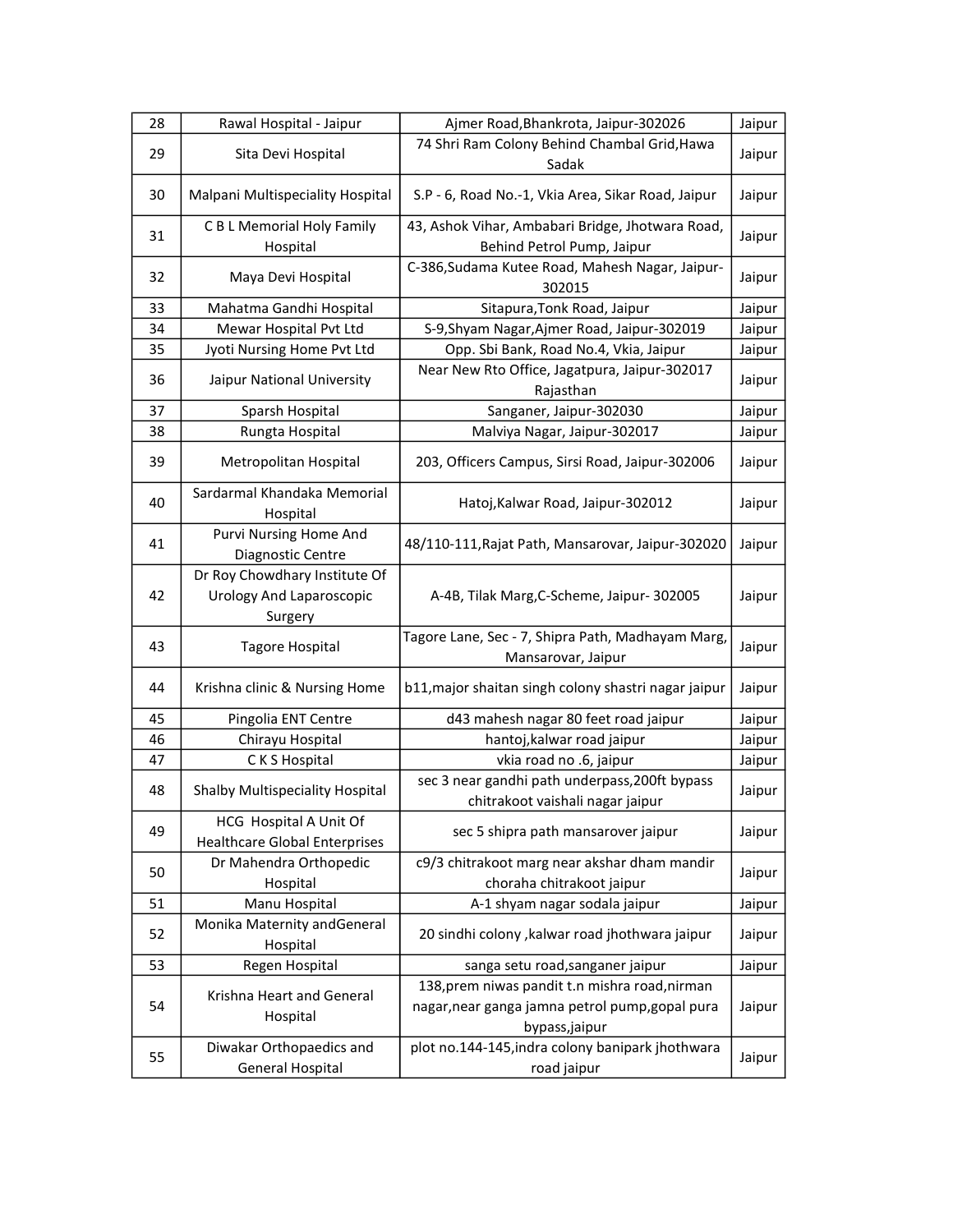| 56 | Abhishek Hospital                                         | 3-B-III, Near Dharam Singh Circle, Moti Doongri<br>Road,                                                                    | Jaipur |
|----|-----------------------------------------------------------|-----------------------------------------------------------------------------------------------------------------------------|--------|
| 57 | Jaipur Doorbeen Hospital                                  | 8 devi nagar, new sanganer road jaipur                                                                                      | Jaipur |
| 58 | Jeevan Rekha Critical and Trauma<br>Centre                | s 24, central spine, mahal yojna, jagatpura jaipur                                                                          | Jaipur |
| 59 | Tarani General Hospital                                   | 112/169,218&219,agarwal farm mansarover jaipur                                                                              | Jaipur |
| 60 | Kandhoi Hospital                                          | 98-99, mohru vihar, mukundpura<br>road, bhankrota, jaipur                                                                   | Jaipur |
| 61 | Cocoon Hospital                                           | Airport Plaza, 14, Tonk Rd, Chandrakala Colony,<br>Mata colony, Jaipur, Rajasthan 302016                                    | Jaipur |
| 62 | Ashok Hospital & Research<br>Centre                       | hankrota Choraha, Neer Sagar Colony, National<br>Highway 8(Ajmer Road), Bhankrota, Jaipur,<br>Rajasthan 302026              | Jaipur |
| 63 | Aanch Allergy Asthma Chest<br>Hospital                    | K-32, SL Marg, Near kesar restaurant, VG Nagar,<br>Malviya Nagar, Income Tax Colony, Durgapura,<br>Jaipur, Rajasthan 302018 | Jaipur |
| 64 | <b>SG Hospital</b>                                        | B1, Ashadeep Enclave-A, Opposite Ashadeep Green<br>Avenue, Nilay Kunj Road, Jagatpura, Jaipur,<br>Rajasthan 302025          | Jaipur |
| 65 | Neo Clinic                                                | Plot No.3&4, Pandit TN Mishra Marg, Everest Vihar,<br>Nirman Nagar, Jaipur, Rajasthan 302019                                | Jaipur |
| 66 | Chanda Devi Memorial Hospital                             | 1-A, Devi Nagar Opposite Metro Pillar, Bharat<br>Ashram Marg, 79, New Sanganer Rd, Sodala, Jaipur,<br>Rajasthan 302019      | Jaipur |
| 67 | Amar Medical & Research Centre                            | Kiran Path, Mansarovar, Jaipur, Rajasthan 302020                                                                            | Jaipur |
| 68 | Shanti Hospital                                           | A - 142 BalaJi Vihar                                                                                                        |        |
| 69 | Fortis Escorts Hospital                                   | J.L.N Marg, Sector 5, Malviya Nagar, Jaipur                                                                                 | Jaipur |
| 70 | <b>KKS Urology Hospital</b>                               | B-132A, Rajandra Marg, Bapu Nagar, Jaipur                                                                                   | Jaipur |
| 71 | Garg Child Hospital                                       | 40, Nirsagar market, Near by HDFC benk, Ajmer<br>Road, bhagrota, Jaipur                                                     | Jaipur |
| 72 | <b>Adinath ENT</b>                                        | B-102 A, Udai marg, behind L.B.S college, Tilak<br>Nagar, Jaipur                                                            | Jaipur |
| 73 | Rajasthan Hospital                                        | Milap Nagar, J.L.N Marg, Jaipur 302018                                                                                      | Jaipur |
| 74 | The Royal Orthopedic Hospital<br>and Sports Injury Centre | B-73A, Lal Kothi Scheme, Sahkaar Marg, Jaipur-<br>302016                                                                    | Jaipur |
| 75 | Dhanwantri Hospital                                       | New Sanganer Road, Mansarovar, Jaipur                                                                                       | Jaipur |
| 76 | Sadhna Hospital                                           | Jharkhand Mode, Katipura Road, Jaipur                                                                                       | Jaipur |
| 77 | Ginni Devi Memorial Hospital                              | 94/49-50, Agarwal Farm, Mansarovar, jaipur-<br>302020                                                                       | Jaipur |
| 78 | <b>Advance Neurology Super</b><br>speciality Hospital     | D-357-358, malviya Nagar, Jaipur                                                                                            | Jaipur |
| 79 | Maharaja Agrasen Hospital                                 | Central Spine, Aspatal Marg, Sector-7 Vidhyadhar<br>Nagar, Jaipur-302039                                                    | Jaipur |
| 80 | Criticonix Hospital                                       | Gram hathoj, kalwar Road, Jaipur                                                                                            | Jaipur |